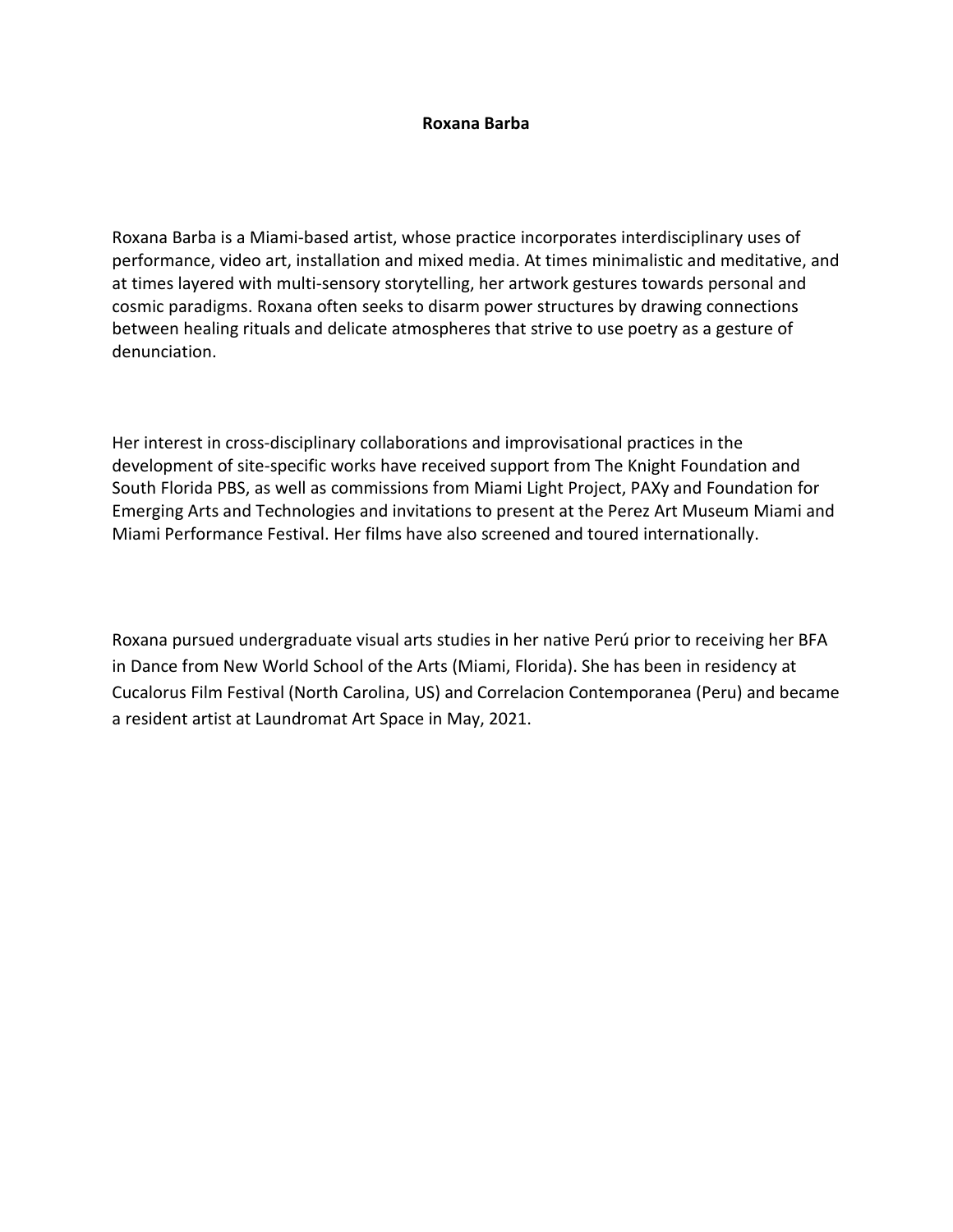

Roxana Barba *Resistente a la Matriz, 2021 Collage* 11" x 14" (18.5" x 15.5" framed) \$1,050

*Resistente a la Matriz* is part of a series of collages exploring zoomorphic figures. In Andean cosmovision, birds represent the Hanan Pacha, the upper world or worlds of spirits. Birds are considered powerful deities for being able to transcend the terrenal plane and communicate with the skies.